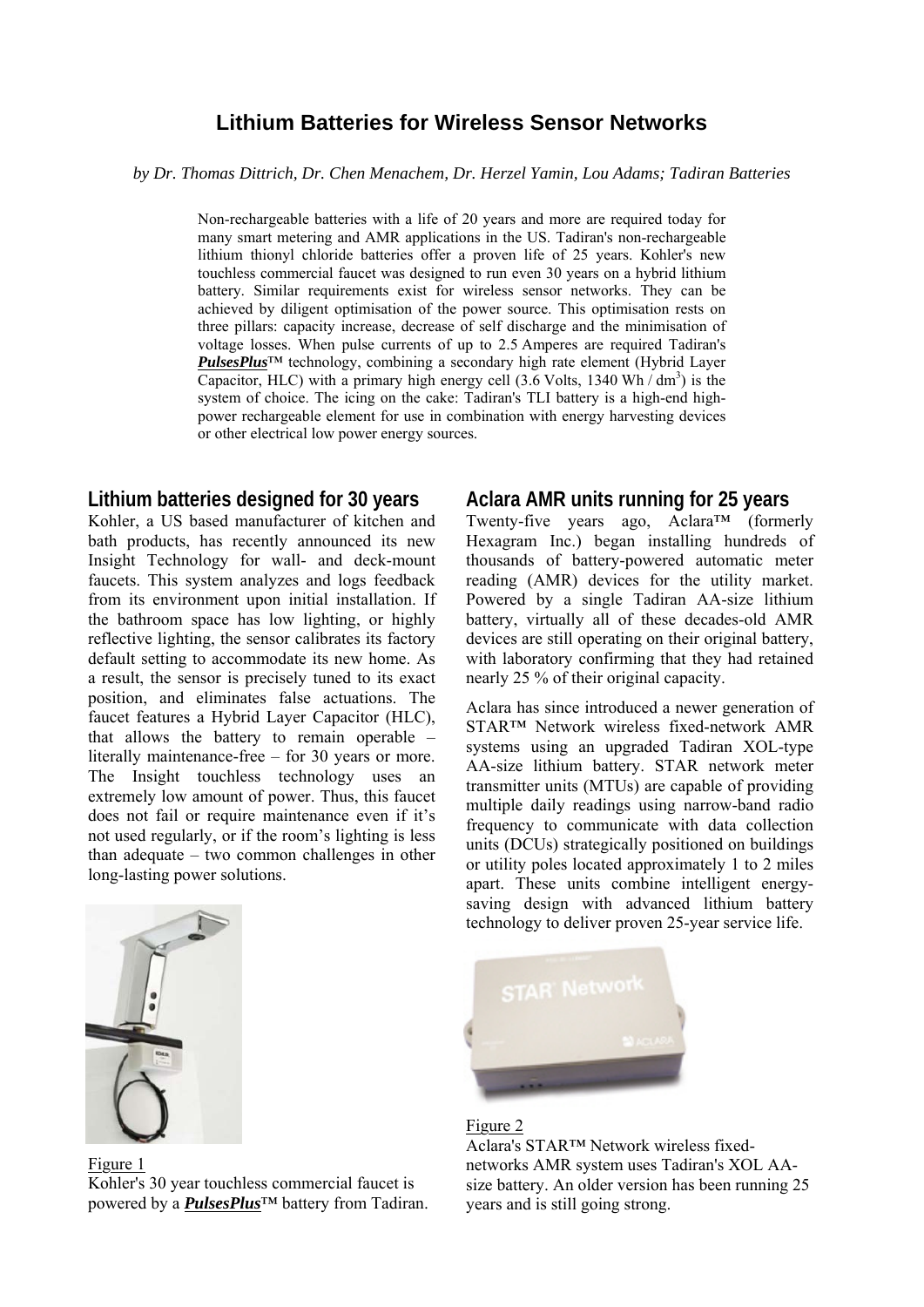## **How can battery life be optimized?**

The lithium/thionyl chloride (LTC) battery system is a key to such long operating lives. Tadiran's XOL series has extended operating life because its internal self discharge has been successfully reduced to the lowest level of typically less than 10 % over a period of 15 years. Other major advantages of this battery system include its high energy density of up to  $1340$  Wh / dm<sup>3</sup>, its high stability over a wide temperature range from typically  $-40$  °C to  $+85$  °C and its high operating voltage of 3.6 Volts nominal. The combination of these advantages makes the LTC battery the system of choice for long term operation under low current draw.

In order to achieve a long battery life it is necessary to find the battery system with the highest cell capacity, decrease the self discharge rate, and reduce voltage losses.

## **Increase cell capacity!**

Over the years, Tadiran has improved the material balance in its lithium batteries. The D cell has 19 Amp-hours and sets the standard for the high energy battery market, unachieved by any other primary battery system. Table 1 shows values for other sizes.

| <b>Cell size</b>                                             | Capacity | <b>Specific energy</b> |  |  |  |
|--------------------------------------------------------------|----------|------------------------|--|--|--|
| $\frac{1}{2}AA$                                              | $1.2$ Ah | 440 Wh / kg            |  |  |  |
| AA                                                           | $2.4$ Ah | $460$ Wh / kg          |  |  |  |
| C                                                            | 8.5 Ah   | $620$ Wh / kg          |  |  |  |
| D                                                            | 19.0 Ah  | 730 Wh / $kg^{1}$      |  |  |  |
| $1^{1}$ 730 Wh / kg is the highest specific energy available |          |                        |  |  |  |
| in any commercial cell on the market                         |          |                        |  |  |  |

#### Table 1

LTC battery System. Cell capacities of Tadiran's XOL series.

A comparison of other lithium battery systems is shown in figure 3. It includes the Alkaline battery system, a standard for household batteries. The chart shows the battery voltage over capacity per unit volume during a low rate discharge. In this form, the area below each curve represents the energy density of the system. The chart intuitively shows the superiority of the LTC battery system. It can also be seen that the LTC system has the highest voltage level of all major battery systems, namely 3.6 Volts.



#### Figure 3

Comparison of different battery systems by voltage level and energy density.

## **Decrease self discharge!**

The electrolyte composition of Tadrian's XOL series has been carefully engineered so as to minimize self discharge while keeping anode passivation at an acceptable level. Diligent purification of electrolyte ingredients as well as sophisticated quality assurance methods contribute to maintaining self discharge constantly at this low level. Basically, there are three independent methods to verify the level of self discharge. These include the classical method by direct measurement of the capacity loss after real time storage, an accelerated ageing method and the measurement of heat dissipation associated with self discharge, by a method called microcalimetry.



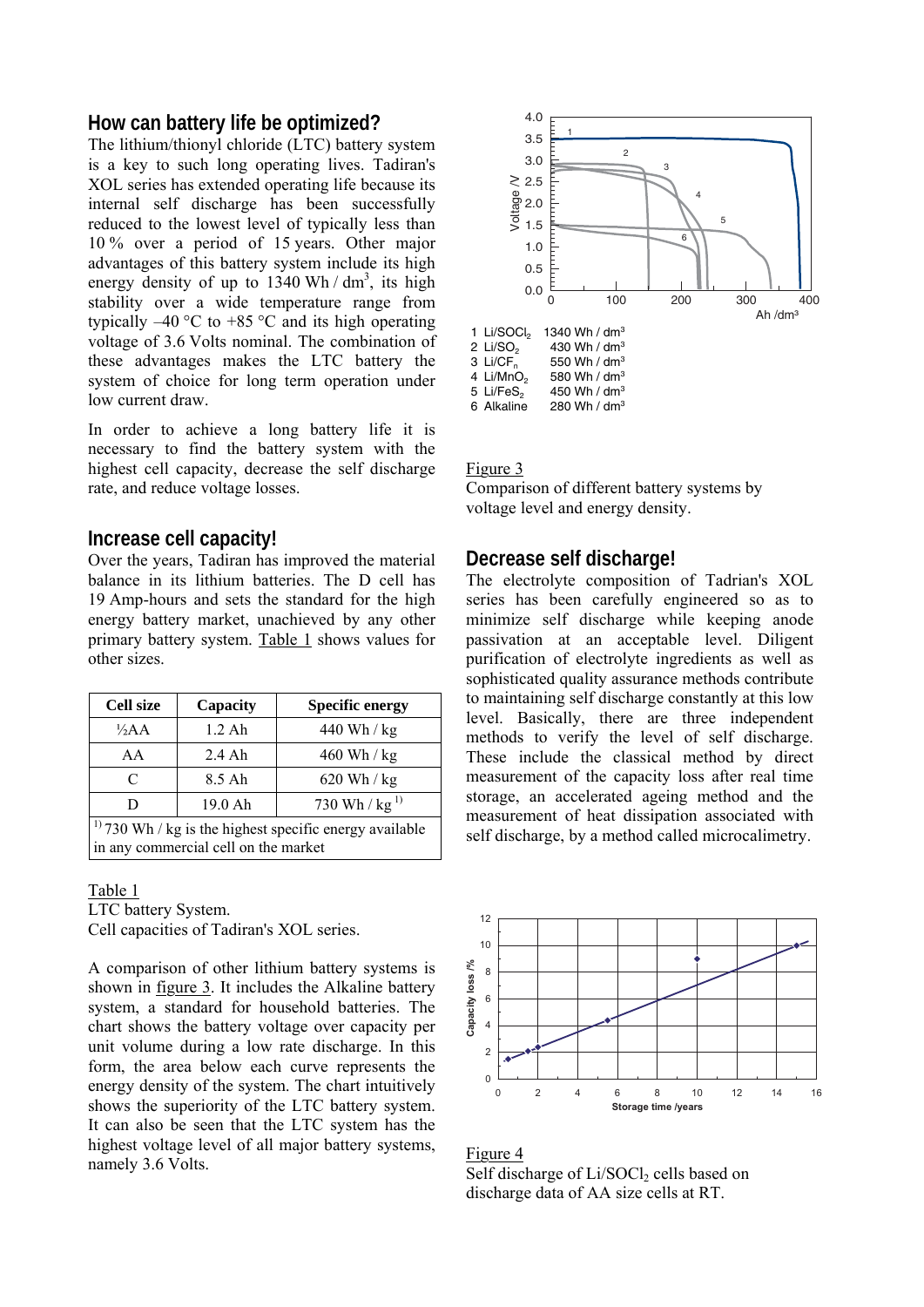Figure 4 shows results of the classical method. AA size batteries were stored at room temperature (RT) for different periods ranging from  $\frac{1}{2}$  year to 15 years. They were then discharged to determine their residual capacity. The curve shows that even after 15 years of storage, self discharge accumulated to less than 10 %. It is therefore justified to say that these batteries have less than 1 % self discharge per year.

Accelerated ageing can typically be conducted by storage  $\omega$  72 °C. It is common practice to assume that a chemical reaction like self discharge of a battery increases by a factor of approximately 2 for every 10 degrees of temperature increase, based on Arrhenius' equation. Therefore, a rule of thumb says that 3 months  $\omega$  72 °C correspond to 10 years  $@$  RT.

Figure 5 shows results of an accelerated ageing test with AA cells of the XOL System. The batteries were stored  $\omega$  72 °C for different periods between 0 and 12 months and then discharged on a load of 1.8 kΩ. As can be seen, only a minor capacity loss was observed.



#### Figure 5



The microcalorimeter method requires a test chamber with very efficient thermal insulation and extremely sensitive temperature sensors. The instrument can measure the heat output of a battery in the micro-Watt range. This heat output is associated with a battery's self discharge and can be easily transformed into the self discharge current, using basic thermodynamic considerations.

Figure 6 shows the results for XOL type batteries of sizes AA and ½AA. As can been seen from this figure, self discharge rapidly decreases after production and stabilizes at very low levels clearly below 5 µA when the cell is less than a year old.



Figure 6 Heat output of XOL type AA and  $\frac{1}{2}$ AA cells  $\widehat{\omega}$ RT

Self discharge may vary when a cell is being used under a continuous load. This situation was also investigated and figure 7 shows the results. The blue curve shows capacities of AA-cells determined by electrical discharge under various loads. Starting from 200  $\Omega$ , cell capacity reaches a maximum of 2.4 Ah, its nominal capacity, under a load of 3.6 kΩ. Smaller loads (i.e. higher current draws) represent an overload condition resulting in a reduction of available (effective) capacity. Increasing the load further results in battery lives beyond 3 months. Under these conditions, self discharge plays an increasingly important role. However, this battery type has so low self discharge that battery lives even beyond 20 years can be demonstrated. The red curve represents data found by the microcalorimeter method and the chart clearly demonstrates that both methods yield consistant results.





An impressing result has been obtained by discharging Tadiran's SL-550 cells under small current draw at a temperature of 85 °C over a period of almost 15 years. SL-550 is a ½AA size lithium thionyl chloride battery, modified to withstand the increased internal pressure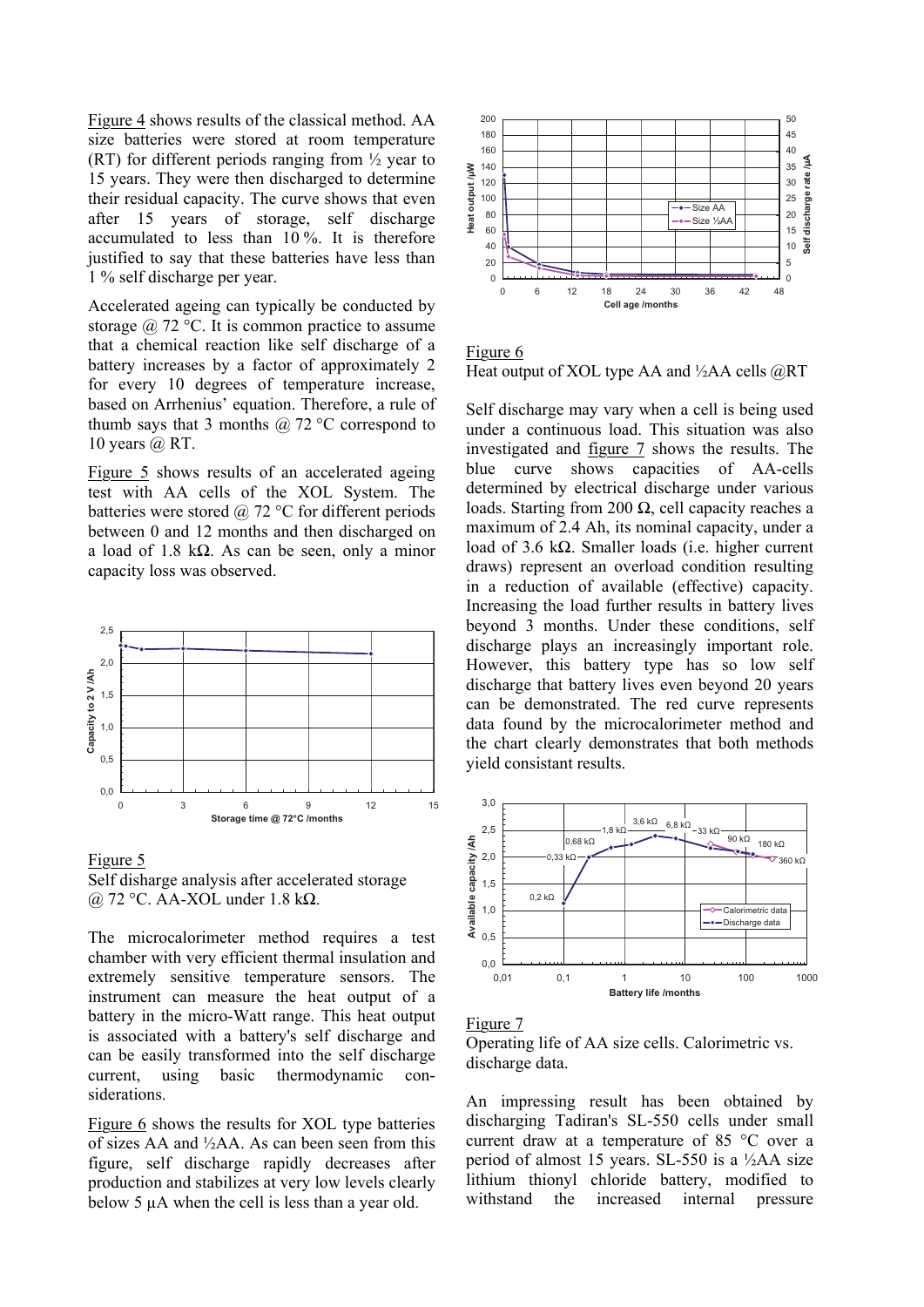associated with high temperature, but otherwise chemically identical to Tadiran's standard cells. Figure 8 shows discharge curves of a sample of 10 cells demonstrating the longevity of the system under extreme conditions.



Figure 8 10 cells SL-550 on 560 kΩ (~6 µA) @85 °C

## **How to predict a 20 year battery life**

Tadiran has tabulated self discharge results for the batteries over the range of temperatures and current draws and can therefore precisely predict a battery's operating life in many typical applications. Table 2 shows a typical application where average and maximum current draw are such that a battery life of 20 years can be achieved.

| <b>Generic 20 years application</b> |                               |  |  |  |
|-------------------------------------|-------------------------------|--|--|--|
| Quiescent current                   | 9 µ A                         |  |  |  |
| Pulse                               | 2 mA for 50 ms every 5 min    |  |  |  |
| Average current draw                | $10 \mu A$                    |  |  |  |
| Annual consumption                  | 81.76 mAh / yr                |  |  |  |
| End voltage                         | 3.0V                          |  |  |  |
| Temperature profile                 | $-40$ °C  +85 °C, avg. +20 °C |  |  |  |
| Average self discharge              | $1.9 \mu A$                   |  |  |  |
| Battery type                        | $SL-860$ (AA)                 |  |  |  |
| Nominal Capacity                    | 2.4 Ah                        |  |  |  |
| Nominal Voltage                     | 3.6 V                         |  |  |  |
| Calculated Battery Life 20.9 yr     |                               |  |  |  |

#### Table 2

Generic 20 years application

From the current profile, a straight forward calculation yields the charge consumption of 81.76 mAh / year.

From the tables for SL-860, Tadiran's XOL type AA size cell, an average self discharge of 1.9 µA is determined. It is slightly higher than during storage at room temperature because both temperature and current draw lead to an increase of internal reactions consuming active mass. As indicated earlier, some additional voltage loss needs to be taken into account. It comes from the cell's internal resistance which rises as the cell is discharged and approaches its end of life.

Taking all losses into acount, a battery life of 20.9 years remains, which amounts to a capacity yield of not less than 76 % of the nominal capacity.

Wireless sensor networks require higher pulse currents than 2 mA from a 2400 mAh cell as in the preceding example. Pulse currents may actually be up to 1000 times higher if the wireless sensor network includes a GSM module. High Energy Lithium batteries would not be able to deliver such high currents for 20 years and more.

Therefore, Tadiran has developed its Hybrid Layer Capacitor (HLC). This element is a secondary cell, based on lithium intercalation compounds and – despite its small size – can be used like a very large capacitor. The system is marketed under the trade name *PulsesPlus™*.

Figure 9 shows an example composed of a high energy D-size primary cell and HLC-1520 (15 mm diameter, 20 mm height).



Figure 9 *PulsesPlus™* Battery  $(D + HLC-1520)$ 

## **Minimize voltage losses!**

Connecting an HLC in parallel to a high energy lithium battery adds some volume, basically maintains the high energy density of the system – but reduces the internal resistance of this battery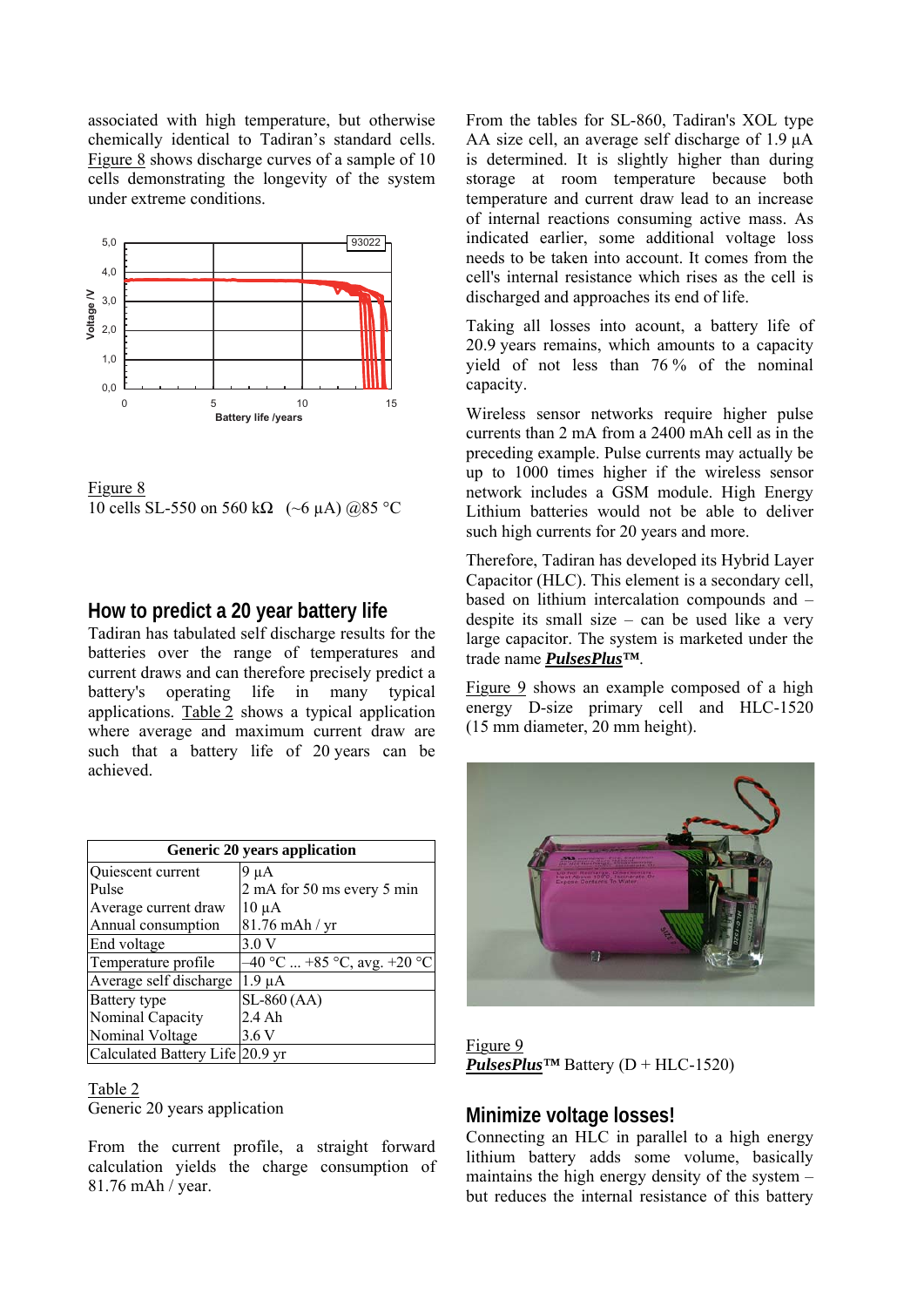system by a factor of typically between 100 and 1000. Thereby, both voltage delay problems and voltage loss due to a rise of internal resistance disappear.

Figure 10 shows a comparison of the initial 10 seconds when an AA size cell after more than 8 years storage is first connected to a load. The blue curve shows that voltage will drop to less than 2.5 Volts when the load is 10 mA, slowly recovering to slightly under 3.0 Volts within a period of 10 seconds. The red curve shows the situation when an HLC was connected in parallel to the cell. The current was 100 times higher but no voltage delay was observed. During the entire 10 second period, voltage did not drop below 3.4 Volts.





Voltage - time transient of AA cells after 104 months storage with and without an HLC.

Figure 11 shows how the Pulses Plus battery overcomes the voltage loss problems when high current pulses occur. The blue curve shows the voltage of a D-size cell when short pulses of 150 mA are applied. The battery is able to deliver this current at a voltage level of 3 Volts, at least for a period of 2 years. From the low average current draw of 50 µA, one would be mislead to assume that the battery could continue to deliver these pulse currents for more than 10 years. However, after 2 years, the voltage level under pulse load starts to decline reaching as low as 1.5 Volts after 5 years. At this voltage level, most applications would stop to work and the battery would be considered as discharged. However, it is not, as can be seen from the red curve showing the battery voltage under background load. It stays at 3.6 Volts, even after 5 and 10 years. Connecting an HLC in parallel solves the problem. The HLC maintains its low internal resistance throughout the remaining battery life. Even after more than 10 years in this test, pulse voltage did not drop below 3.4 Volts again.



Figure 11

Long term pulse test, D-cell @ RT. 68 kΩ background load ( $\sim$  50 μA), pulses 150 mA

Adding a capacitor in parallel to a battery always means to add a potential source of self discharge. It is therefore important to make sure that the HLC has a low level of self discharge, matching the low self discharge of the high energy primary cell.

Table 3 shows self discharge values of different HLC-sizes over the operating temperature range.

| Temperature HLC-1520 |             | <b>HLC-1020</b> | <b>HLC-1020L</b> |
|----------------------|-------------|-----------------|------------------|
| $0^\circ$            | 1,0 µA      | $0,6 \mu A$     | $0,8 \mu A$      |
| $25 \degree$         | $1,2 \mu A$ | $0,8 \mu A$     | $1,0 \mu A$      |
| $35C^{\circ}$        | $2,1 \mu A$ | $1,3 \mu A$     | $1,5 \mu A$      |
| $42 \degree$         | $2.7 \mu A$ | $1,8 \mu A$     | $2,1 \mu A$      |
| 55 C°                | $3,0 \mu A$ | $2,2 \mu A$     | $2.5 \mu A$      |
| $65 \degree$         | $4.0 \mu A$ | $2,8 \mu A$     | $3.1 \mu A$      |
| $72^\circ$           | 4.5 uA      | $3.2 \mu A$     | $3.5 \mu A$      |

#### Table 3 Self discharge of various HLC's

Figure 12 shows the stability of the *PulsesPlus™* battery system under accelerated ageing conditions over a period of almost 8 years at 72 °C. No degradation, no substantial increase of internal resistance, no self discharge, no voltage loss.





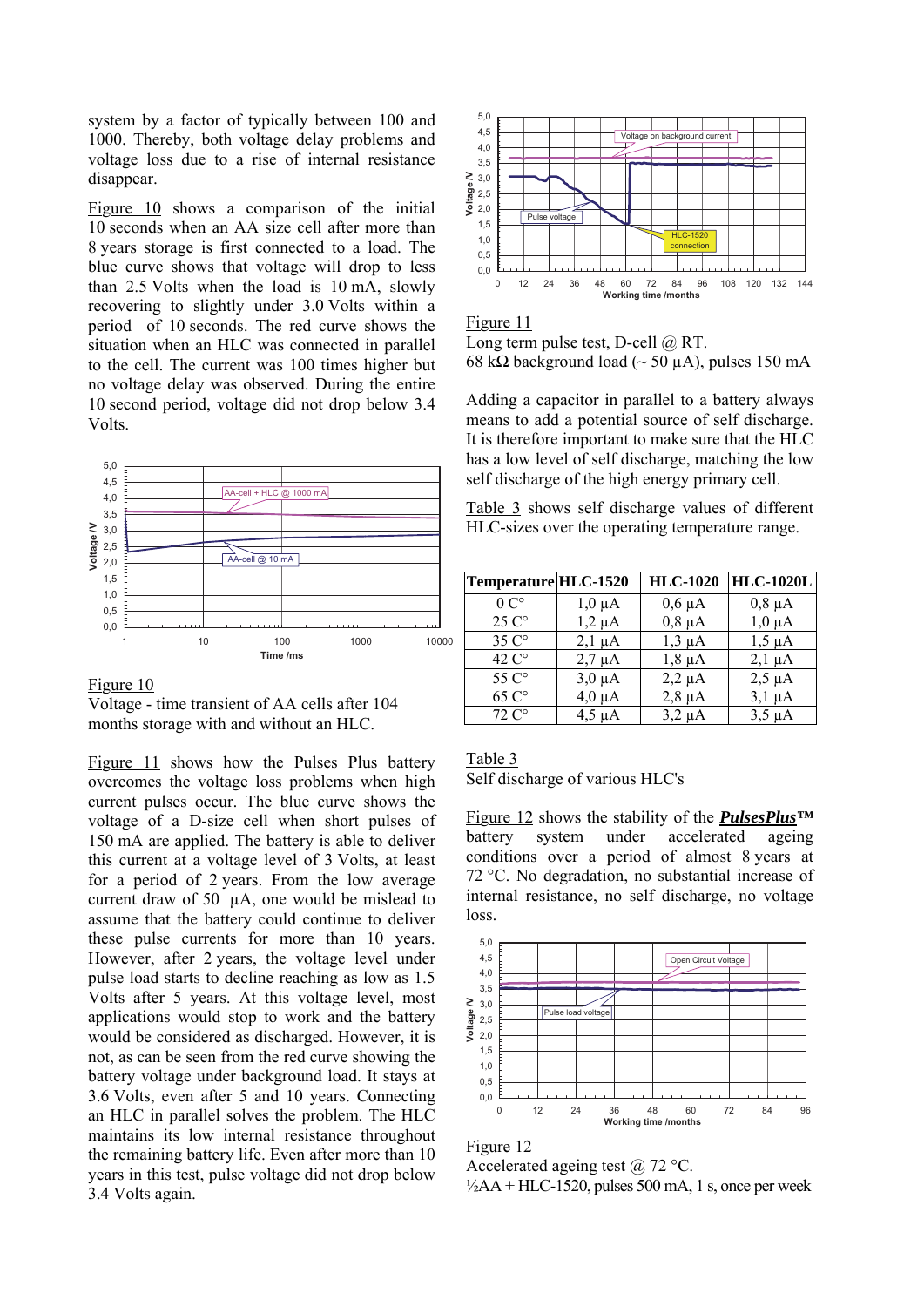## **How to predict a 30 year battery life**

When major pulse currents play a role so that voltage losses would prematurely terminate the useful life of the battery, the design engineer first of all should determine the proper HLC size. The HLC has to buffer all current pulses – even at the lowest occurring ambient temperature. Battery life is then determined virtually only by the self discharge, both of the primary cell(s) and the  $HLC(s)$ . Table 4 gives an example where a battery life of 30 years is required – and achieved. The application consumes 456 mAh / year.

A radio transmitter requires 800 mA for 1 second 4 times per day. This pulse can be delivered by an HLC-1550 down to  $U_{\text{min}} = 2.8 \text{ V}$  and a temperature of  $-10$  °C. The self discharge with a D-cell having a nominal capacity of 19 Ah will be 9.3 µA. A battery life of 30 years is calculated.

| <b>Generic 30 years application</b> |                               |  |  |  |
|-------------------------------------|-------------------------------|--|--|--|
| Quiescent current                   | 15 µA                         |  |  |  |
| Pulse                               | 800 mA for 1 s every 6 hr     |  |  |  |
| Average current draw                | 52 µA                         |  |  |  |
| Annual consumption                  | 456 mAh / yr                  |  |  |  |
| End voltage                         | 2.8V                          |  |  |  |
| Temperature profile                 | $-10$ °C  +50 °C, avg. +20 °C |  |  |  |
| Average self discharge              | $9.3 \mu A$                   |  |  |  |
| Battery type                        | TLP-93111/A $(D + HLC-1550)$  |  |  |  |
| Nominal Capacity                    | 19 Ah                         |  |  |  |
| Nominal Voltage                     | 3.6 V                         |  |  |  |
| Calculated Battery Life 30.7 yr     |                               |  |  |  |

#### Table 4 Generic 30 years application

| <b>Battery type</b>                        | <b>Battery</b><br>life | <b>Quantity</b> | <b>Device - Failure</b><br>hours | Rate            |
|--------------------------------------------|------------------------|-----------------|----------------------------------|-----------------|
|                                            | years                  | batteries       | hrs.                             | fit             |
| HLC-1550 in med-<br>ical applications      | 5                      | $400 \text{ k}$ | 4.1                              | < 0.1           |
| TLP-93311/A/ST                             | 7                      | 6 000 k         | 12.9                             | < 1.0           |
| TLP-92311/A/ST                             |                        | 7000 k          | 7.1                              | ${}_{\leq 1.0}$ |
| AA-size cell for<br><b>AMR</b> application | 10                     | 2 100 k         | 80                               | 2.5             |
| 1 Ah wafer cell                            |                        | 18 000 k        | 673                              | 1.5             |

### Table 5 Field reliability data of Tadiran lithium batteries

# **Tadiran's field experience**

Tadiran's high energy lithium batteries are on the market since the late 1970's, the HLC and PulsesPlus battery were introduced to the market in the year 2000. Since then, more than 30 millions flat cells have been used for toll road and other automotive applications. The number of Tadiran's small cylindrical cells sold to the market for metering, tracking, medical and other instrumentation etc. is over 150 millions. And more than 30 million big cells (C, D and DD) were used, mostly for metering applications.

The important question is, however, how many of these batteries were returned because they failed. Engineers measure reliability in fit (failures in time). 1 fit corresponds to 1 failure in a billion  $(10^9)$  device-hours. Table 5 shows numbers. They prove that it is justified to consider this battery system as the most reliable one in the market.

# **The TLI – a High-end energy storage device**

Sometimes, a primary battery is not needed but an energy storage device is necessary having a wide temperature range, low self discharge rate, high reliability or otherwise outstanding performance. In such cases, some customers are happy that the HLC is also available by itself. In this case it is marketed as TLΙ-type battery, usually equipped with additional safety devices, such as a PTC (resettable fuse, Polyswitch). The temperature range of the TLI battery is from  $-40^{\circ}$ C to +85 °C, the leakage current is typically between 1 µA and 3 µA. A TLI battery of the 1020 size (diameter 10 mm, length 20 mm) has a nominal capacity of 30 As while the 1550 size (diameter 15 mm, length 50 mm) has 560 As. It is important to ensure that the charge conditions of the TLΙ device comply with its specification.

The charging mode is CCCV (constant current with constant voltage limitation). The maximum charging voltage must not exceed 4.1 + 0.05 Volts. The charging current must not exceed 6 mA for the small TLI battery and 100 mA for the large one. The TLΙ should not be discharged below 2.5 Volts because it may undergo irreversible degradation otherwise. Tadiran should have verified that the application data comply with these requirements. This ensures that the field reliability and safety level match those of Tadiran's primary and *PulsesPlus***™** batteries mentioned above.